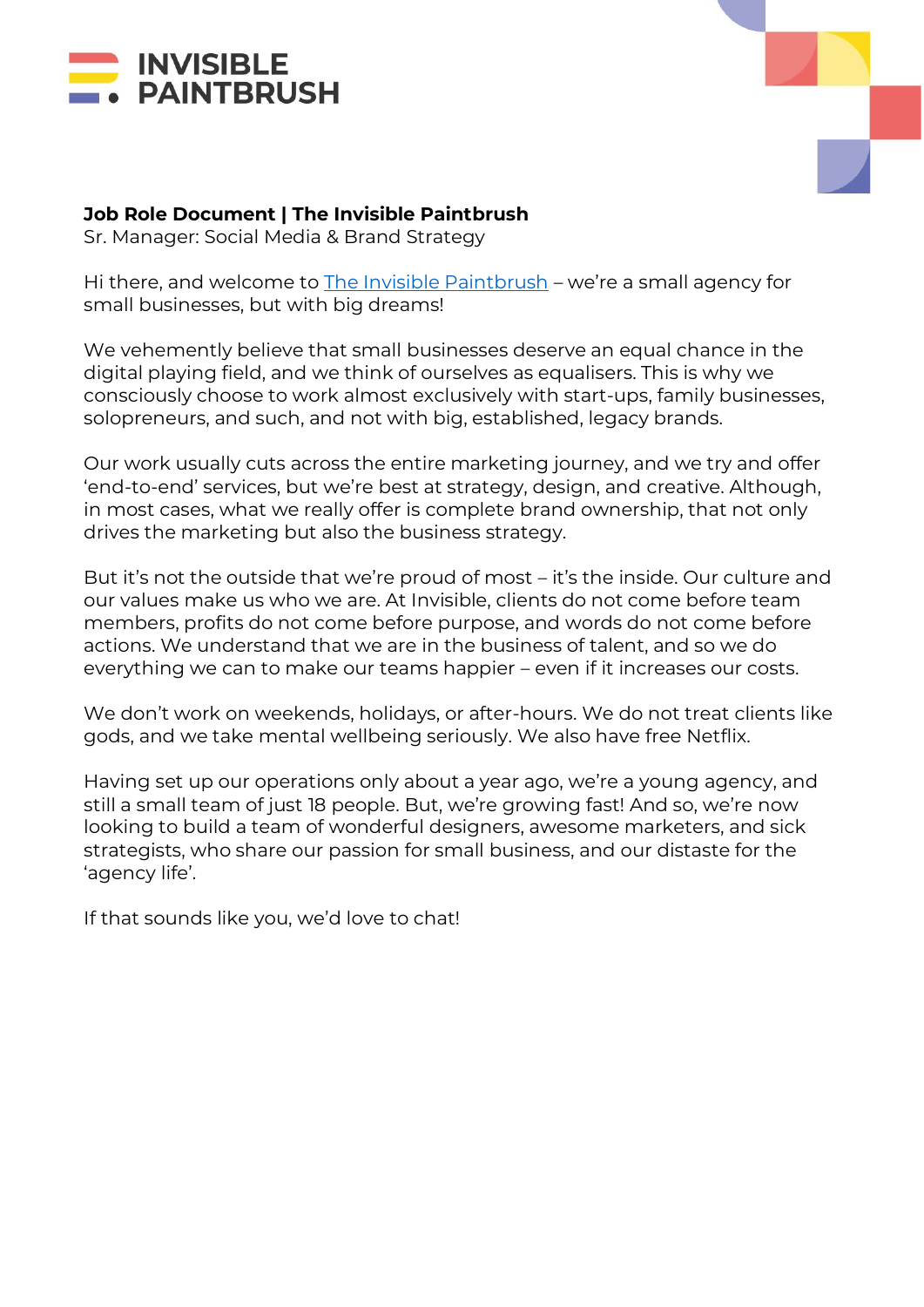



#### **Designation:**

Sr. Manager – Social Media & Brand Strategy

# **Experience:**

2 years or more of agency/marketing experience

**CTC**: 4 to 7 lacs per annum (based on skill and experience)

**Reporting Manager:**

Lead – Social Media & Brand Strategy and/or CEO

### **Location:**

Bangalore, India or Work From Home

### **One-Line Job Description:**

Define, develop, and manage social media content for small businesses.

## **Key Responsibilities:**

- Define social media strategies for brands, including the tone of voice, brand personality, content themes, scheduling, audience, and metrics

- Liaise directly with clients/brands to present social media strategies, identify and execute feedback, and define the way forward

- Conceptualise, develop (including copywriting), and manage the execution of social media content for brands, as per the overall brand/content strategy

- Create content calendars and accordingly brief the design team to execute the social media content, including management of internal and external feedback

- Identify, track, and report on key performance metrics to maintain the overall health of the account and to achieve brand objectives

- Support and guide junior managers and the overall social media team with the aim of improving internal processes and efficiency of the agency as a whole

#### **Key Skills:**

Copywriting, Communication, Brand Strategy, Team Management